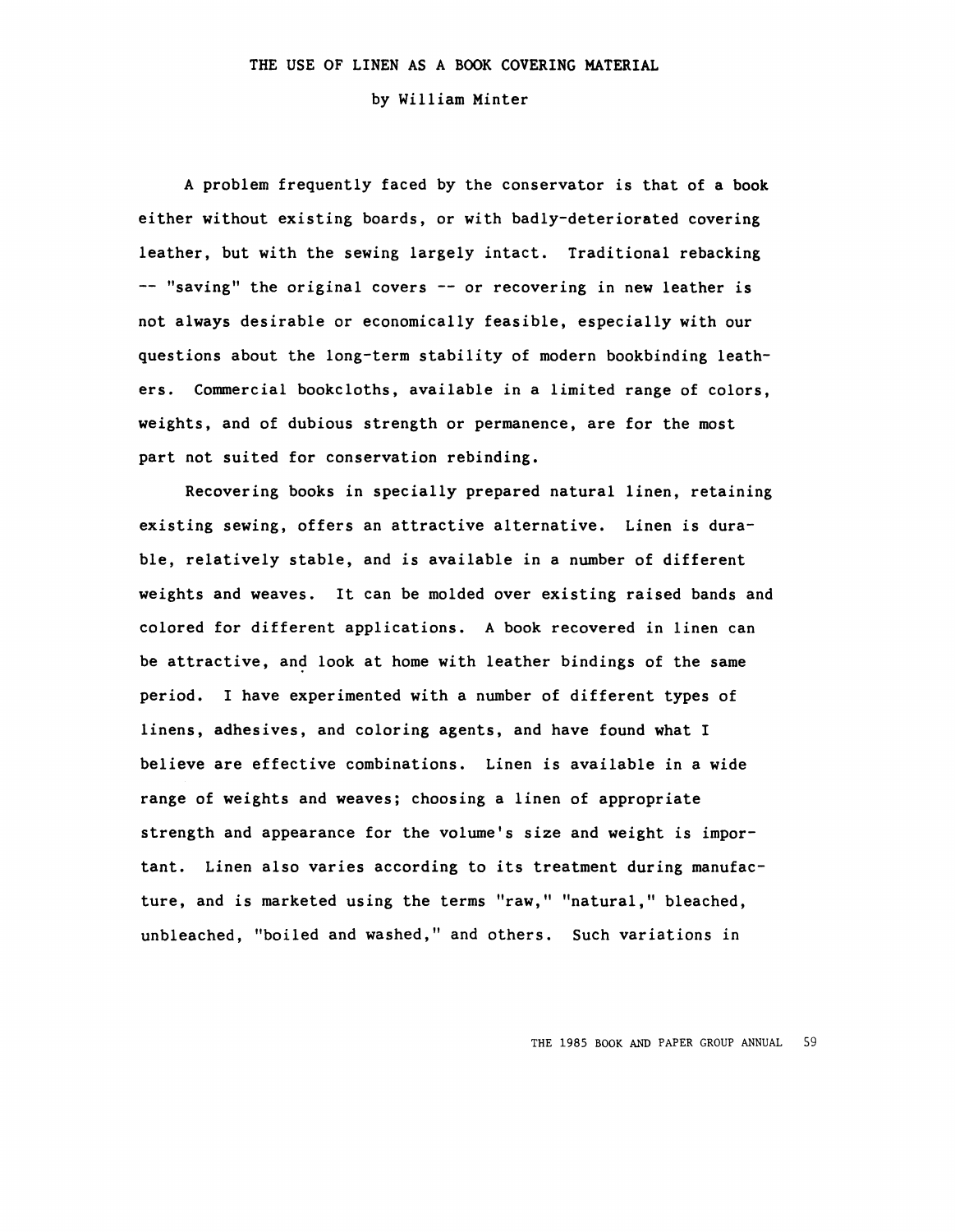treatment may very well affect the longevity of the material. Further research is needed, and I am attempting to pursue this matter.

## Procedure

The linen is sized with a mixture of wheat starch paste and methyl cellulose. Starch pastes have been used traditionally, but I have found that when used alone they tend to produce a stiff, inflexible cloth. The addition of an equal part of methyl cellulose to the sizing mixture provides the required flexibility.

Acrylic artists' paints (such as Liquitex) have been used succesfully as colorants for the cloth. Pigments in acrylic media (at least the more permanent ones) resist fading better than most fabric dyes, and using paints rather than dry pigments avoids health hazards, grinding, and general mess.

The procedure for preparing a piece of linen for book covering is as follows: mix wheat starch paste and methyl cellulose in equal proportions. Take a small amount of this mixture (approximately 3 tablespoons) and add several "inches" of acrylic paint. Mix this concentrate thoroughly, and then add gradually to the main paste/ methyl cellulose mixture as needed. Test the blend by applying to both **sides** of a small sample of linen, and allow to dry - speed the operation with a hair dryer.

To apply the color evenly to the entire piece of linen, lay the cloth on a sheet of polyester film (such as Du Pont "Mylar") larger than the cloth. Paste out the surface with the mixture as uniformly

60 THE 1985 BOOK AND PAPER CROUP ANNUAL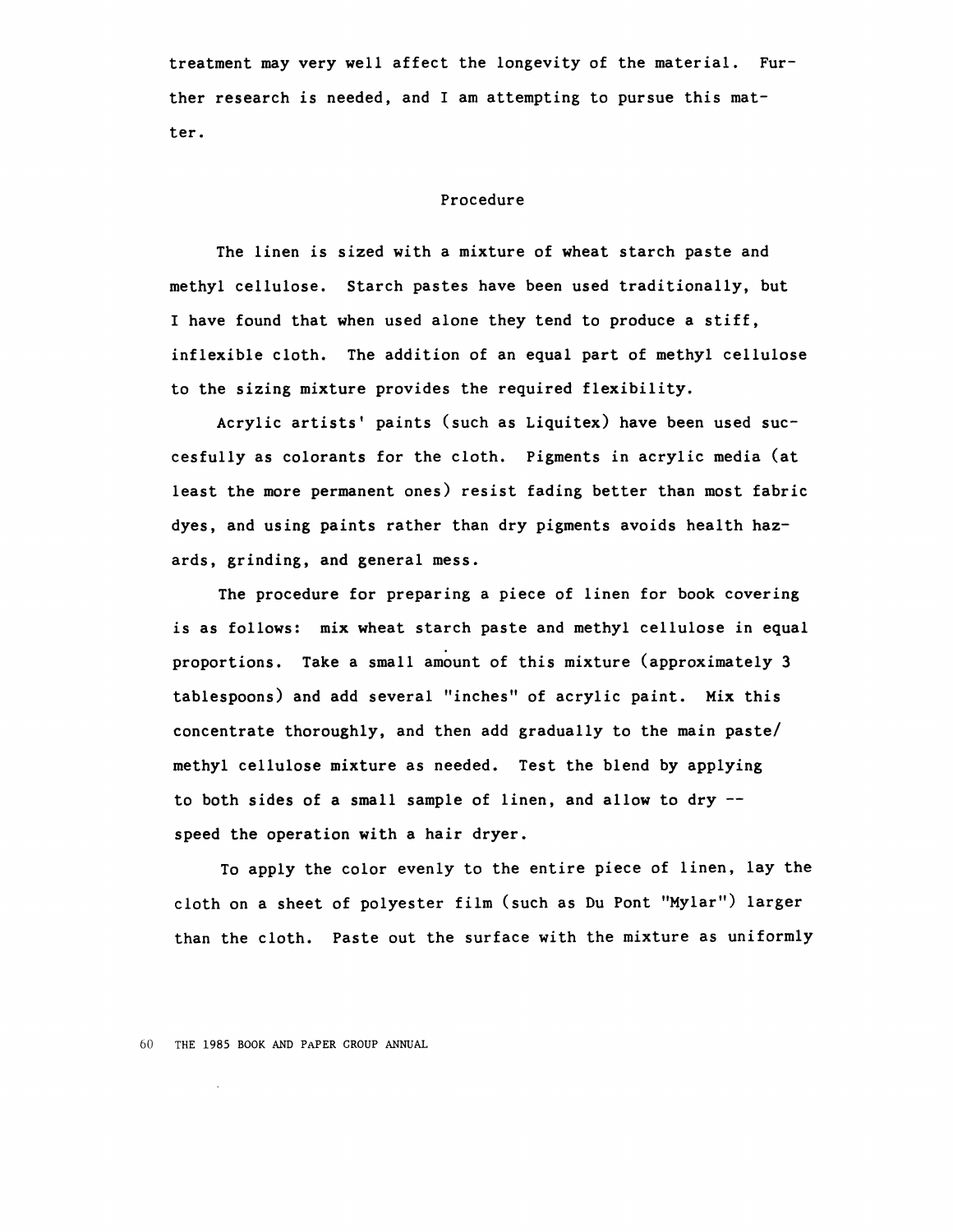as possible. On completion, turn the cloth over on the polyester, and repeat, again trying to apply the mixture as evenly as possible, and making sure that the cloth is firmly adhered to the polyester. The use of a squeegee or brayer will help distribute the size more evenly. Brush strokes, uneven application, or unmixed pigments will show upon drying, especially with darker colors. Allow the newlysized linen to dry on the polyester. The polyester will strip away, leaving a shiny "ferrotyped" surface on the underside of the cloth which provides an effective barrier against adhesive penetration when the book is covered.

The piece of linen can now be handled like a piece of leather. It can be pasted out, turned-in, and molded like leather. The cloth can be burnished for greater smoothness or sheen if desired, using the same techniques as for leather. After the book is covered, a gold stamped or tooled leather label can be attached to the spine. Black lines (using carbon paper or candle flame and a heated line pallet) can emphasize the raised bands or panels.

## **Summary**

Linen has many of the properties **we as** conservators look for: it is strong, durable, workable, flexible, and attractive. It is far superior to most of the commercially available book cloths, and has a character that is appropriate to older, or perhaps less valuable books. The use of conservator-modified linen book cloths provides an effective alternative to traditional rebacking and rebind-

THE 1985 BOOK AND PAPER GROUP ANNUAL 61